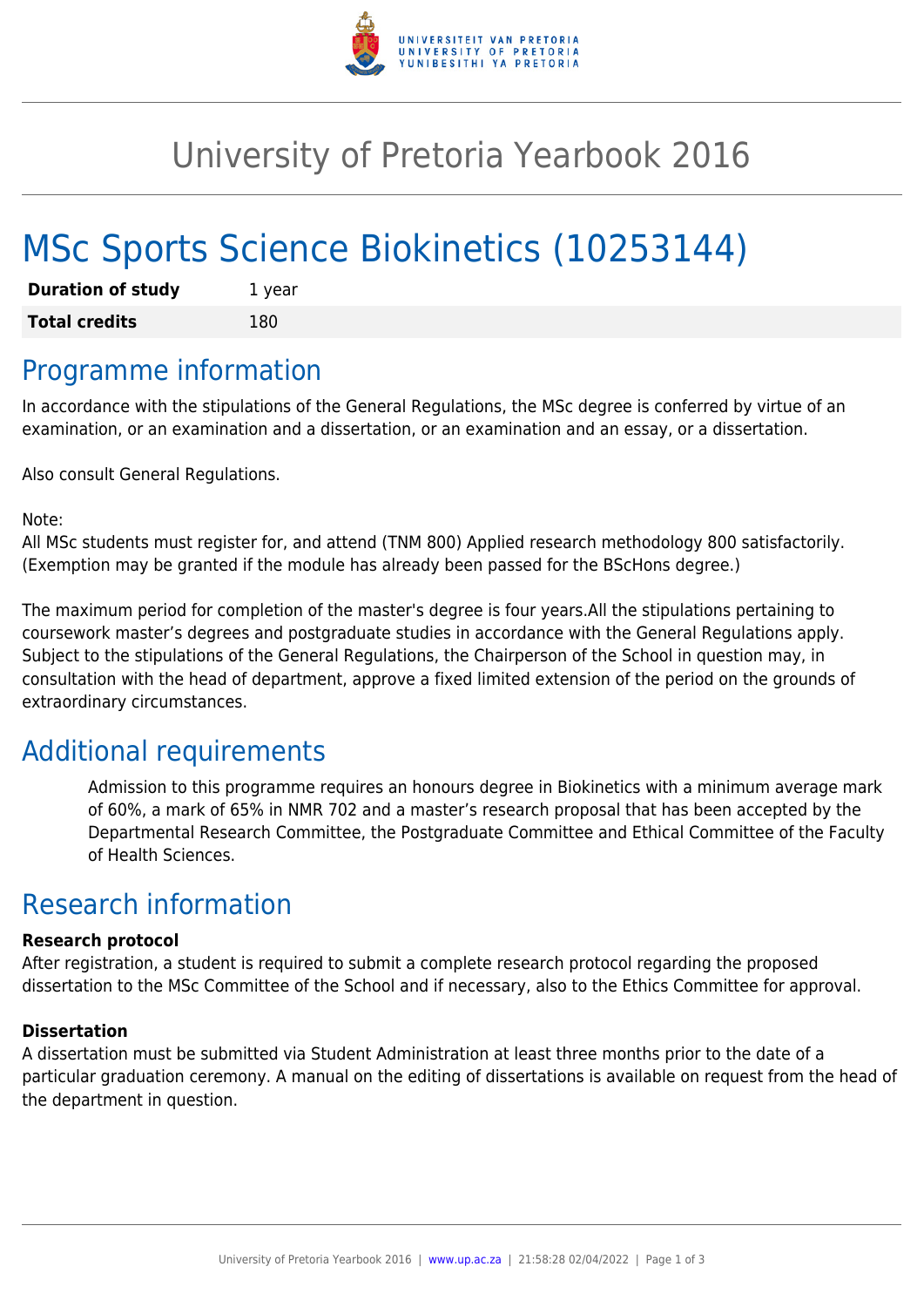

### Pass with distinction

The MSc (Sports Science) Option: Biokinetics is conferred with distinction on a student who has obtained at least 75% in the dissertation.